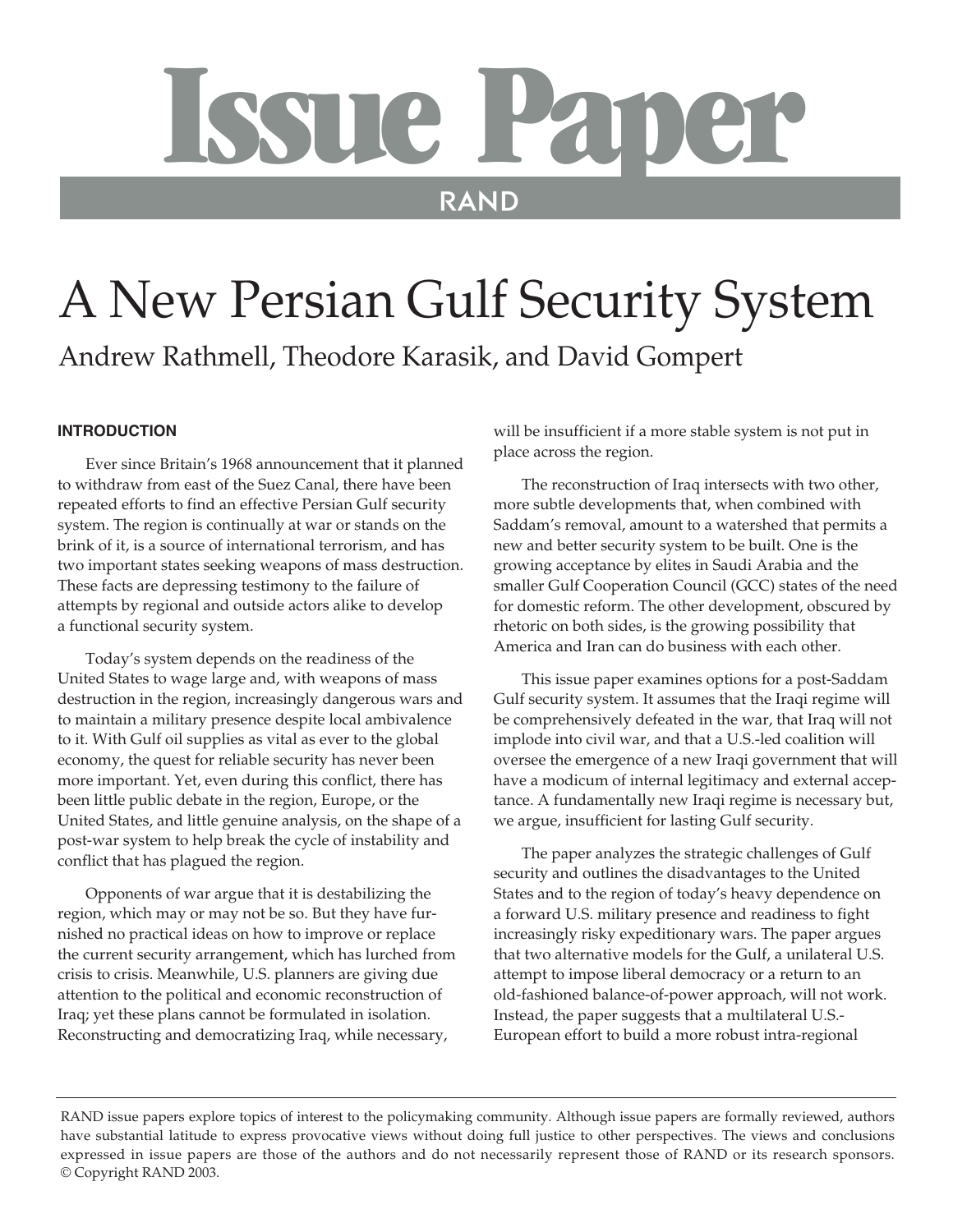balance of power, underpinned by broad political reform around the Gulf, could lay the basis for long-term stability.

# **THE GULF'S STRATEGIC CONDITIONS**

Many complexities face would-be architects of a lasting security system in the Gulf. First, there are three potential poles (Saudi Arabia and the other GCC states, Iran, and Iraq). While Saudi Arabia has preferred the strategic and political power status quo, $1$  Iran and Iraq have not. Neither one is content with the existing balance of power or with the American sword of Damocles that preserves it. (At times—like now—it is not clear that even the largest equity holder in the status quo, Saudi Arabia, welcomes U.S. intervention to preserve regional security.) Iran feels that its rightful position as leading power in the Gulf has been denied; Iraq has both ambitions to be a major player in the Arab world and deep insecurities resulting from the fact that actual and potential enemies sit astride its oil export routes.

*Reconstructing and democratizing Iraq will be insufficient if a more stable system is not put in place across the region.* 

Second, there is no symmetry among the three poles. Iran's geography and population give it a naturally dominant position and strategic depth. Iraq was able to race with Iranian power in the 1970s and 1980s, but only by an unsustainable and oppressive militarization of its society and economy. The GCC states have tremendous fossil and financial power, but they have been unable to translate this into the strategic weight needed to balance Iran or Iraq.

This dynamic means that the region has been run according to the principles of realpolitik but without the preconditions of success, namely the ability to find balance and general acceptance of the status quo. Consequently, this region has remained dangerous to its peoples and to the rest of the world even as other regions have become more secure. On a global level, the new security thinking championed, ironically, by Gorbachev and Reagan in the 1980s coincided with a broader definition of security in Western thinking to include economic and

political legitimacy. The decline of a traditional realist perception of international relations and an end to zero-sum notions of national security allowed more room for cooperative security.<sup>2</sup> Concepts of cooperative security gained ground in Europe, East Asia, and Latin America during the 1990s. In these regions, recast security systems were reinforced by political transformation, which provides the underlying stability—the kind that both fosters and depends on meaningful reform—that is missing in the Gulf.

However, despite talk of a Gulf cooperative security regime in the mid-1990s, such concepts had little traction. The balance of power has remained unstable even in the traditional sense. None of the three poles showed any interest in cooperating with the other two—even the GCC is a defensive alignment against the other Gulf powers, rather than a real cooperative security system. Even as the United States found itself able to rely more on organic regional progress and less on military force to ensure security in Europe, East Asia, and Latin America, no such relief came in the Gulf.

# **PAST ATTEMPTS TO BUILD A GULF SECURITY SYSTEM**

Since the West's thirst for oil transformed the Gulf from a backwater into a key node of international politics in the early 20th century, external powers have dominated the regional security system. For the first seven decades of the last century, the United Kingdom extended its security umbrella over the region. With a combination of proxy regimes, troops in well-chosen bases, seconded officers in key places, and offshore naval forces, Britain created, supported, and propped up friendly governments and kept competition among them within limits. $3$  In spite of sometimes dramatic changes in the region, notably the Iraqi revolution in 1958, successive coups, and such destabilizing pressures as Arab nationalism, Britain avoided major conflicts. Iraqi threats to Kuwait were deterred, insurgents in Oman were defeated, and Nasserites in Saudi Arabia were marginalized. Nonetheless, the rise of Arab nationalism and a declining economy forced Britain to give ground, first in Aden and then in a wholesale withdrawal from the region in 1971.

With Britain's withdrawal, the United States took over the role of security manager of the Gulf. From the outset, the United States sought to avoid a costly and unwelcome forward presence in the region, instead relying on regional allies to police the security system and on its own ability to project force to the region if they could not. In the 1970s, the United States used the twin pillars of Iran and Saudi Arabia to ensure stability and to contain threats to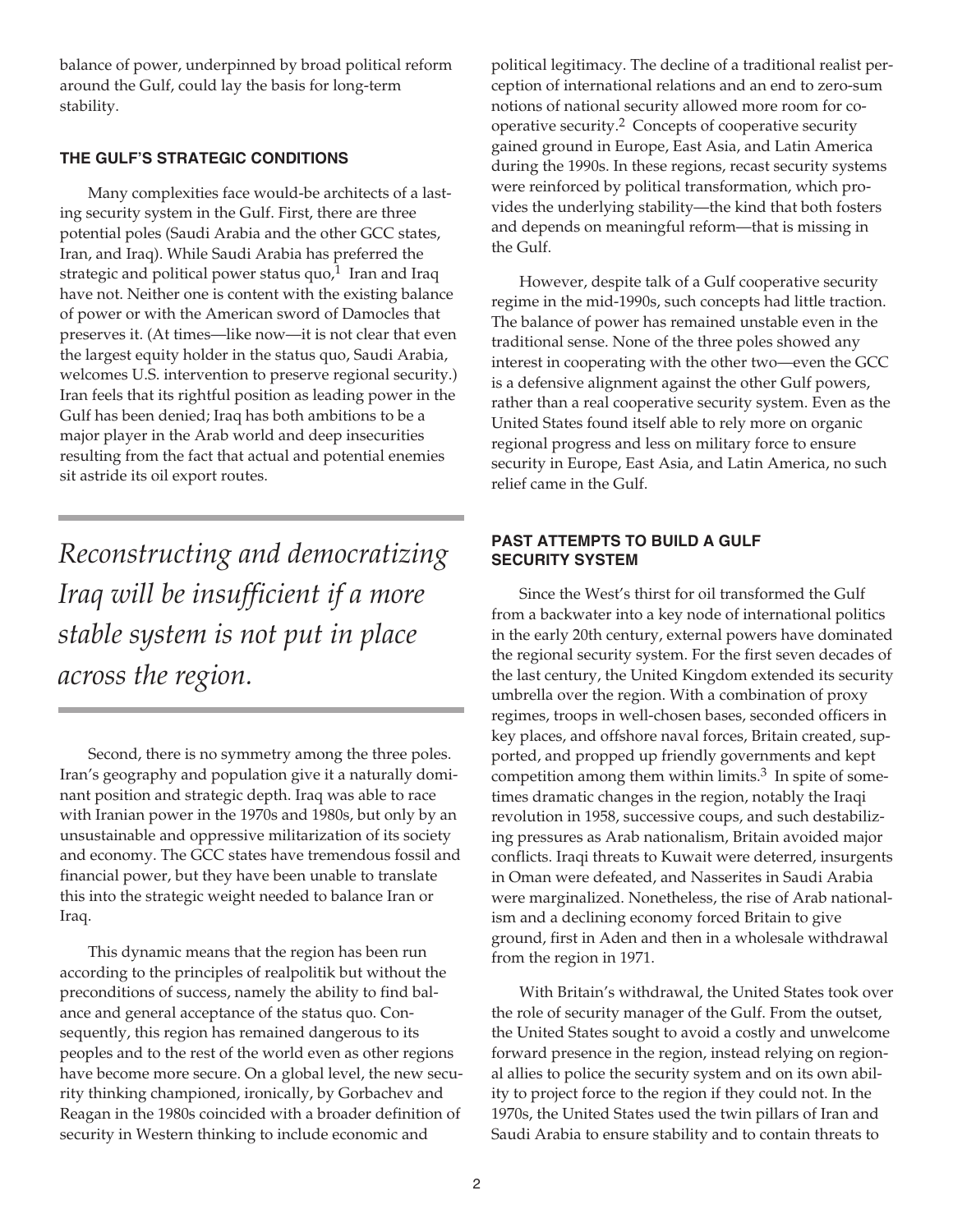the status quo. Iran was effective in the 1970s in helping to crush Dhofari rebels in Oman and in marginalizing Soviet-backed Baathist Iraq.

But the dependence of the United States on Iran and Saudi Arabia tied its fortunes to regimes of dubious legitimacy (and uncertain tenure). The United States supported Iranian and Saudi autocrats out of strategic expedience and fear of radical alternatives. Political reform was not on the American agenda; American diplomats and intelligence operatives had virtually no contact with reformist and other opposition elements.

This policy ended badly for the United States in Iran. A strategy based on structures of power without regard to internal governance proved to be only as stable as its least stable pillar. Learning that stability demands legitimacy is crucial for building a new Gulf security order. Similarly, U.S. dependence on local powers to spare it the costs and risks of a major presence of its own can be self-deluding if the local powers are prone to fail or change. We will return to these lessons later.

The initial U.S.-managed system collapsed when a popular uprising spearheaded by radical clerics swept away the Shah. Fearing Iranian revolutionary expansionism, during the 1980s the United States turned, with misgivings, to Iraq to balance the Islamic Republic, as well as to the newly enriched GCC states to bankroll the Iraqi military. At the same time, given the military weakness of the GCC states and lacking the strong pillar previously provided by Iran, the United States began to be drawn more directly into the region, against its better judgment.<sup>4</sup> After the Shah's fall, the Rapid Deployment Force, organized by the U.S. Department of Defense, and growing U.S. investment in regional military bases, such as Masira and Bahrain, highlighted this trend. Dependence on Iraq to contain Iran backfired when the former attacked the latter in 1980. And plans to build up the GCC military proved futile, as the Gulf Arabs showed little aptitude for, or interest in, modern warfare.

In August 1990, the U.S. strategy of relying on Iraq and the Gulf states came to a spectacular end when the former attacked the latter. (The principal U.S. enemy at the time, revolutionary Iran, acted prudently in the Gulf during and after that war.) Under the rubric of dual containment—the very term contradicts balance of power and lacking confidence in the ability of the GCC states to contribute to their own defense, the United States shifted from reliance on regional friends to an even more muscular forward presence. This involved a large-scale build up of U.S. forces in the region, as well as basing, prepositioning, and exercises to support reinforcement in crises.<sup>5</sup> This forward presence was accompanied by even larger

arms sales to the GCC states (notwithstanding their inability to use what they had previously bought) in the attempt to provide some pro-U.S. indigenous military capability to complement U.S. forces.

After Desert Storm, the Department of Defense began to treat a conventional military threat to the Gulf from either Iran or Iraq as one of its canonical major-war scenarios.<sup>6</sup> With Soviet threats to Europe and East Asia gone by 1991, the Gulf became the central theater in U.S. strategic thinking and force planning. From then on, the requirement to conduct large-scale expeditionary warfare in the Persian Gulf, spurred on by both Iran and Iraq's use of asymmetric military strategies, has accounted for a large share of total U.S. military operating, force-structure, and investment costs.

During the 1990s, important intra-regional developments occurred beneath the U.S. security blanket. Within the GCC, the emergence of Qatar as an independent player shook up relationships within the six-member grouping. More important, Iran gradually, and in zigzag fashion, moved toward accepting some tenets of a more moderate security approach, albeit with the proviso that what Tehran saw as Iran's natural leadership in the Gulf be recognized. This was accompanied by the appearance of a pro-reform movement and the holding of (fairly) democratic elections in Iran. Of course, Iran's support for Hamas and Hizbollah and its quest for weapons of mass destruction prolonged American antipathy toward Tehran, even as Iran's revolutionary fervor began to fracture and abate.

Iranian moderation in the immediate region even led to hopes that, between the GCC and Iran at least, tentative steps toward cooperative measures, such as Confidence Building Measures (CBM), could be taken.<sup>7</sup> By the late 1990s, the evolution of Iran and its external conduct held out the promise that the daunting challenge of dual containment of the Gulf's two strongest states would not be required in perpetuity. In one of history's crueler ironies, it was the U.S. failure to contain Iraq that was the time bomb.

# **THE PROBLEM TODAY**

We entered the 21st century with the United States preserving stability in the Gulf via an extensive forward military presence. This presence was motivated by the understanding that when the balance of power shifted, as in 1980 and 1990, war could result, and an over-thehorizon intervention threat was not enough to deter it. The U.S. buildup is also a reflection of the fact that efforts to create a security system that did not require a major presence had failed. At the same time, given the practical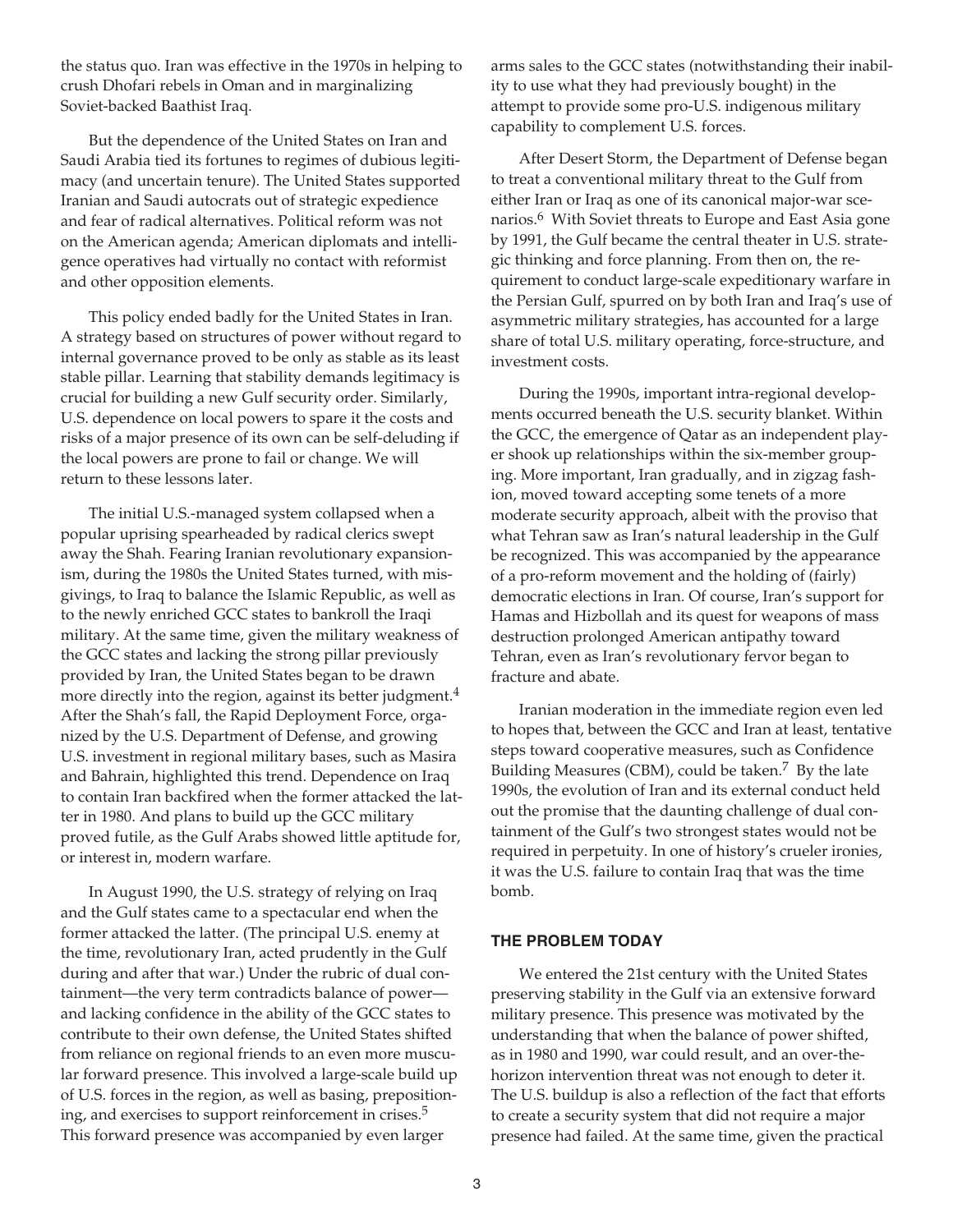and political difficulty of building a forward presence large enough to meet worst-case military needs, the United States has also increased investment in its ability to mount massive expeditionary operations, even against an Iraq or Iran harboring weapons of mass destruction.

It is important to be clear about Washington's strategic dilemma, which was apparent long before September 11, 2001. Oil and proliferation mean that the United States has a clear national interest in ensuring a stable and pro-Western Gulf security system. There are ongoing debates over the exact degree of U.S. dependence on Gulf oil in the long term; but the simple fact is that the United States is vitally dependent on the health of an integrated world economy. Instability in oil supplies has a rapid impact on the world economy and thus on that of the United States. In addition, it is an established interest of the United States to prevent development of weapons of mass destruction by regimes that may threaten those oil supplies. One of the most serious shortcomings of the current security system is that it exposes U.S. forces, bases, local allies, and eventually U.S. territory to the threat of weapons of mass destruction, which can in turn weaken the credibility of the U.S. threat to intervene in the event of some new regional aggression.

Until 1990, the United States stuck to the British approach of maintaining a low-cost security system by relying on regional allies and a naval presence. After the Gulf War, this approach was replaced by one involving extensive forward basing and regular military engagements, sometimes escalating into large-scale deployments (e.g., in 1990, 1992, 1994, 1998, 2002, and 2003). By the late 1990s, the U.S. military had made a conscious decision to concentrate on smaller, easily defendable peninsulas and islands. This strategy helps the United States to be more efficient in its current military posture, but it does not relieve the basic problems of maintaining a presence in the Gulf.

In addition to the direct costs, U.S. presence has become a lightning rod for political discontent. The United States has contributed to that discontent through its support for Israel (the pros and cons of that support aside) and for autocratic Arab regimes. In most countries, the deeper cause of political discontent is the socioeconomic malaise that grips the region, which was highlighted by the 2002 United Nations Development Programme (UNDP) report on Arab human development.<sup>8</sup> At a more philosophical level, discontent reflects the Arab and Islamic world's struggle to adapt to modernity and a divisive debate within Islam about its response to the modern world. Al Qaeda is the most extreme expression of this discontent, encompassing a minority of

Muslims. This generalized discontent, which is focused on existing regimes and the United States, threatens remaining U.S. allies, especially Saudi Arabia, in ways that the U.S. strategy of military presence plus reinforcement cannot address—a reminder that balance of power alone cannot suffice.

Moreover, now that terrorists operate in global networks and have attained global reach, radicalism in the Gulf also poses a direct threat to U.S. homeland security. Since September 2001, it is apparent that the ballooning costs of the U.S. posture in the Gulf are now accompanied by mortal dangers.

In sum, the United States is relying on an increasingly costly and risky direct military strategy combined with support for and reliance on the weakest of the three local powers, the political stability of which is in doubt. Even if the United States removes one unfriendly regime (Saddam's), it faces another (Iran), which is also flirting with nuclear weapons. This is hardly a comforting situation. Yet the United States does not have the option of withdrawing from the Gulf as the British did 30 years ago (knowing the United States would take over). Therefore, it is an important U.S. interest to support a more favorable, affordable, and durable Gulf security system—one that takes advantage of and promotes political change rather than resists it.<sup>9</sup>

*It is apparent that the ballooning costs of the U.S. posture in the Gulf are now accompanied by mortal dangers.* 

Of course, a requirement of any security system is that it be able to reduce, prevent, or meet potential threats. Gulf security threats will not all go away just because Saddam does. The largest concern for now, obviously, would be Iran. Important elements in Iran still favor the spread of revolution, possibly through subversion of moderate regimes in the Gulf, including post-Saddam Iraq. While weak militarily, Iran can also pose a sea-denial threat in the Gulf with missiles, mines, gunboats, or submarines, which could wreck havoc in world energy markets. Iran may also acquire nuclear weapons. Even if meant to assure deterrence of Iran's nuclear-armed neighbors—Israel, Pakistan, and Russia—its possession of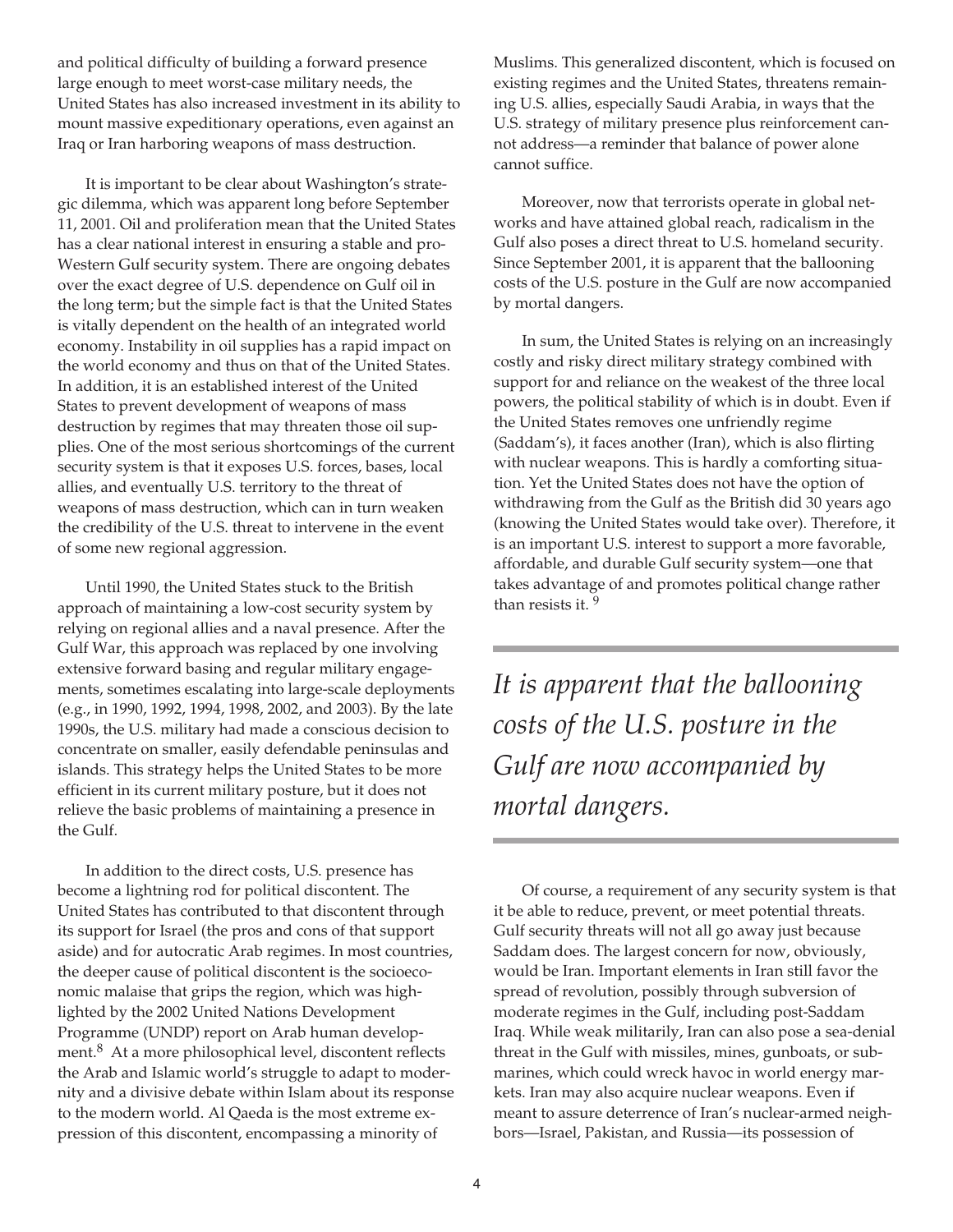nuclear weapons would place all other Gulf states under a nuclear shadow, which could affect their policies toward the United States, the West in general, and oil. Iran is unlikely to be the only threat to Gulf security, and it is not predestined to be a threat at all, depending on the security system and Iran's role in it. But a security system that cannot handle Iran may prove no better than the current one.

## **TWO UNATTRACTIVE POST-SADDAM OPTIONS**

Whatever the future threat or threats, there is no question that the sine qua non of any future Gulf security system will be a U.S. military umbrella. The importance and volatility of the region demand it. But how will the umbrella be used, and what happens underneath it, after Saddam? Over the past year, the U.S. security posture has been adjusted tactically (e.g., the increased military role of Qatar at the expense of Saudi Arabia) but not structurally. The question is whether the posture can be recast and made less costly and less risky.

There are two widely canvassed options for a postwar Gulf security system that could form the basis for a redesign of the region. One calls for, and counts on, a radical political transformation; the other for a return to the realism of the 1970s. Neither would provide an assured, adequate basis for a stable regional system.

#### **Leaping "Ahead" to the 1920s**

Perhaps, in order to progress, we need to look back to the dawn of the modern Middle East after World War I. In the 1920s, when the region's contemporary political and economic structures were forged, London and Paris took advantage of Russian preoccupation with civil war and American isolationism to carve out states from former Ottoman territories. A new, post-Ottoman order was constructed, to be managed from Europe.

While the exact form of the nation-building effort in a post-war Iraq is likely to be different from that seen recently in Bosnia, Kosovo, and Afghanistan, there is nonetheless some resemblance to the template built by the British and the French when they carved up the Middle East under the Sykes-Picot and San Remo agreements. Explicit parallels have been drawn by those who today describe a "new liberal imperialism."10 Perhaps the international community is more disinterested in Iraq than were the British and the French. Then there were only imperial strategic and economic ambitions. Now there is also a desire to create a state that follows the rules, respects its borders, does not threaten its neighbors, and governs with competent legitimacy. Of course, the new Iraq will also be a state that awards oil, construction, and arms contracts to its special friends.

However, the democratizing vision goes further than Iraq to remake the Middle East. Democratization, it is

argued, will enable countries across the region to defuse domestic dissent and become productive members of the international community rather than remain in a developmental and political ghetto. $11$  In this argument, democratic transformation cannot and need not stop at Iraq. Its advocates call for exploiting the domino effect, using Iraq as a lever to bring about change in other Arab states.12

Undemocratic Arab rulers are naturally frightened by this vision of democracy, especially if brought at the point of metaphoric American bayonets. Partly to preempt these pressures, Saudi Arabia's Crown Prince Abdullah has taken significant steps, by Saudi standards, to demonstrate that Saudi Arabia is part of the solution, through his drive for internal reform in Arab states and his proposals to settle the Palestinian problem. Most recently, he floated trial balloons proposing elections to the Saudi consultative body, the Majlis al-Shura, and the removal of U.S. troops from Saudi Arabia.13

Many other GCC states have also taken reformist steps. In Bahrain, elections to their Majlis al-Shura, including 6 women out of 40 representatives, and the creation of legislative committees are unprecedented in Gulf politics. Oman's October 2003 Majlis al-Shura elections will, for the first time, involve universal suffrage.<sup>14</sup> In Qatar, efforts are under way to reform the educational system.<sup>15</sup>

These measures do not satisfy those in the democratizing camp who see drastic change now as better than violent change, with uncertain results, later. However, the full-blown democracy-now option is neither practical nor entirely prudent, let alone an assured path to a secure Gulf.<sup>16</sup> This is not to say that democracy is incompatible with the Gulf, or with the Arab world generally—similar doubts about democracy's applicability have proved flatly wrong in other regions of the world over the past 20 years. However, the prescription of a unilateral effort by the United States to impose democracy on the Gulf states and the wider Arab world fails to deal with an important fact: Precisely because of firm Arab authoritarianism (supported by the United States), the only organized alternatives to the existing regimes are radical Islamist movements. Well-resourced fundamentalist opposition forces are ready to exploit the introduction of sudden free elections and representative rule. That preparations for democracy should have begun with reform years or decades ago does not alter the fact that radicals are now well positioned to pounce if given a chance to replace today's monarchs.

#### **Leaping Back to the 1970s**

A more pragmatic model for a post-war Gulf security system would be a throwback to the 1970s twin-pillars approach, this time relying on the GCC and Iraq. The GCC is trying to absorb huge quantities of advanced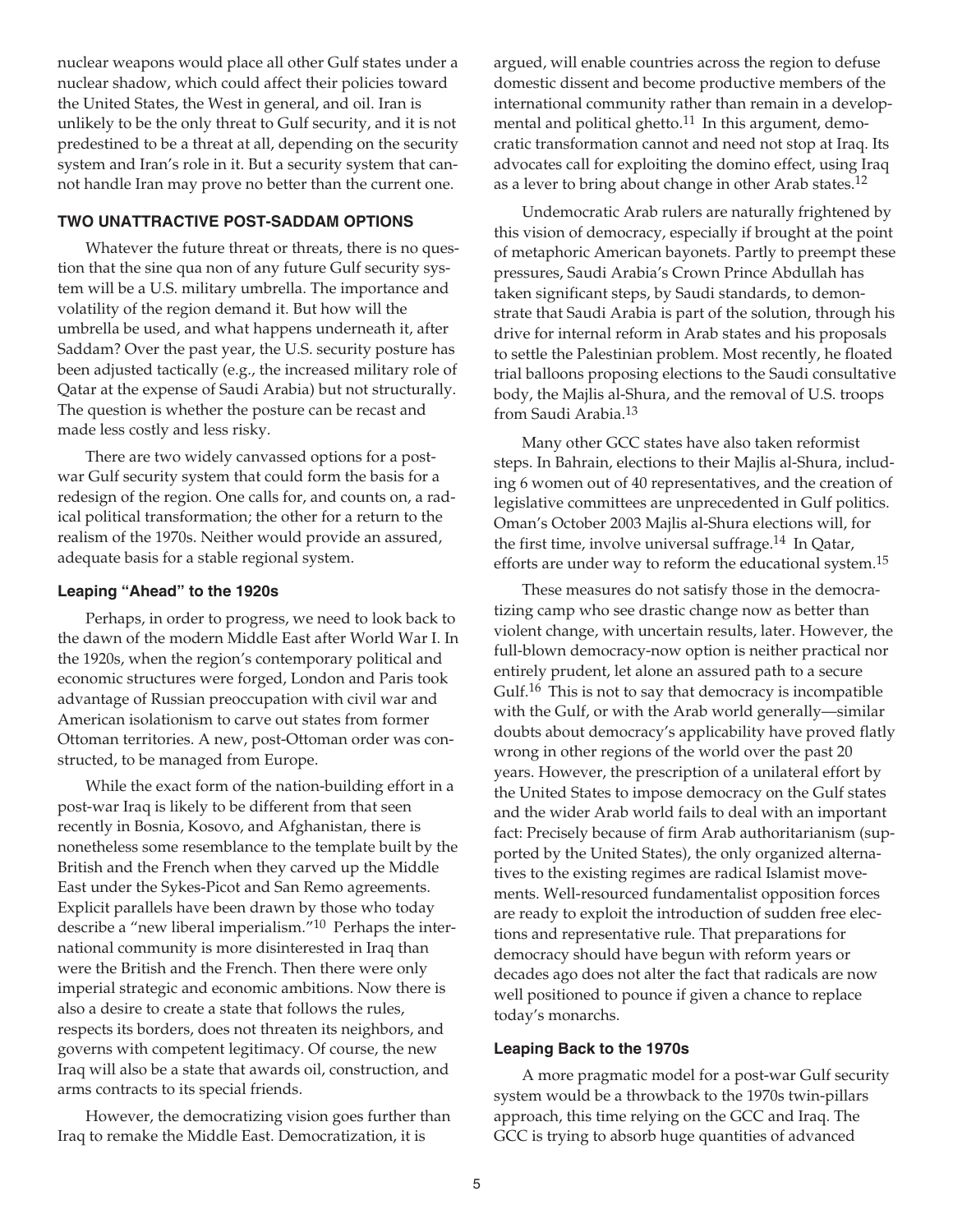weaponry, especially since 9/11; professionalizing its militaries; and taking steps toward integration. On paper, it should be capable of deterring Iranian air or naval operations in the Gulf, as well as interdicting any new Iraqi adventurism. A post-war Iraq is likely to cut back but modernize its military. It could act as the other pillar. Thus, the United States could once again become the balancer, maintaining over-the-horizon support for its regional allies against the larger power, Iran, that does not accept the status quo.

This model is unlikely to succeed because the past three decades have not resolved some of the underlying issues of Gulf insecurity and because recent changes have made life more challenging. There are three sets of complications.

**Intra-Gulf Geopolitics.** Even a post-Saddam Iraq would be a very dubious pillar on which to lean. Whether a future Iraqi government is a narrow Sunni clique or a broad-based, multiethnic coalition in a federal structure, the essential challenges of Iraqi state building—indeed, nation building—remain. While Iraq is a breed apart from Afghanistan, and Iraqi society has tremendous potential, it has been hollowed out by decades of totalitarian misrule, war, and sanctions. The return to tribal communities in the north, south, and center of Iraq would slow the emergence of a stable state structure.<sup>17</sup> Further, if a post-Saddam Iraq no longer defines itself in ideological (Baathist) terms or no longer sees itself as the Arab frontier state, then what will it be? The stresses and selfabsorption of nation/state/identity building will make Iraq an importer rather than an exporter of security.

Moreover, in simple geopolitical terms, any Iraqi regime faces the problem that it is essentially landlocked and that its critical export routes are dominated by powers it has learned from bitter experience it cannot trust. Particularly in the face of an Iran that will remain at least a nationalist power, any Iraq may have revanchist ambitions that could reemerge once the transitional period is over.

The GCC and Saudi Arabia, we know from experience, also constitute a weak pillar. In geostrategic terms, the GCC states are a long way from living up to their theoretical military potential. They should be a match for Iraq or Iran in any high-intensity conflict scenario.18 However, there are societal and structural reasons why this potential is unlikely to be realized. The best evidence of this is the fact that Saudi Arabia, after decades of massive military investment, had essentially no operational capability to defend itself when Iraq invaded Kuwait in 1990; nor could it do so today.

Furthermore, socioeconomic and political malaise in Saudi Arabia raises concerns over the internal stability of

the nation in the medium term. It would be imprudent to place much weight on the Saudi pillar as long as serious structural and political internal reform remains off the agenda. Saudi Arabia is the most glaring case of a conservative regime blocking any avenue of domestic dissent except that which it most fears—radical Islam—and therefore tries to manage.

**The Embedded Gulf.** The Gulf today is more deeply embedded than it was during the 1970s, or ever, in an increasingly interconnected wider region. Connections include nuclear weapons and missile proliferation (Israel, Pakistan, and India), the Israel-Palestine conflict, Israel's growing strategic ambitions, Iranian-Saudi-Pakistani rivalries in Afghanistan and Central Asia, and spillover from international radical Islam.

All of these factors mean that Gulf security is not a simple matter of great power hegemony, cold war confrontations, or dynastic regional rivalries, as in the past. Any future Gulf security system is going to have to be resilient in the face of wider international forces. It will have to withstand internal political upheaval, unsettled territorial disputes, shocks from adjacent regions, the ups and downs of Israeli-Arab relations, the ever-present possibility of nuclear proliferation, and the economic uncertainties associated with excessive dependence on a single product with a fluctuating price. This is a tall order, and the removal of Saddam Hussein alone will not fill it.

**U.S. Attitudes and Capabilities.** Another complication lies in the attitudes and the capabilities of the United States. There are three factors that make a return to the 1970s impossible. First, a noticeable difference between the present and the 1970s is that the then-pariah, Iraq, was treated as a legitimate actor, if an opponent. Once Iraq is dealt with, there will remain a strong current of U.S. opinion that denies the legitimacy of Iran as a regional actor and that seeks to exclude or even change the regime. U.S.- Iranian relations are crucial to any future Gulf security system: Only if they improve can the security system improve—i.e., more security at lower cost and risk to the United States. But even if U.S.-Iranian relations do improve, it is unlikely that the United States will be willing any time soon to rely on Iran to help maintain regional balance.

Second, U.S. military power is much greater than it was in the 1970s in both relative and absolute terms; yet the use of that power involves greater dangers. As American military capabilities grow through force transformation and as their effectiveness is demonstrated, it will be easier for the United States unilaterally to use or threaten to use force in order to restore order. However, the possession of weapons of mass destruction by those states that U.S. military power might be called upon to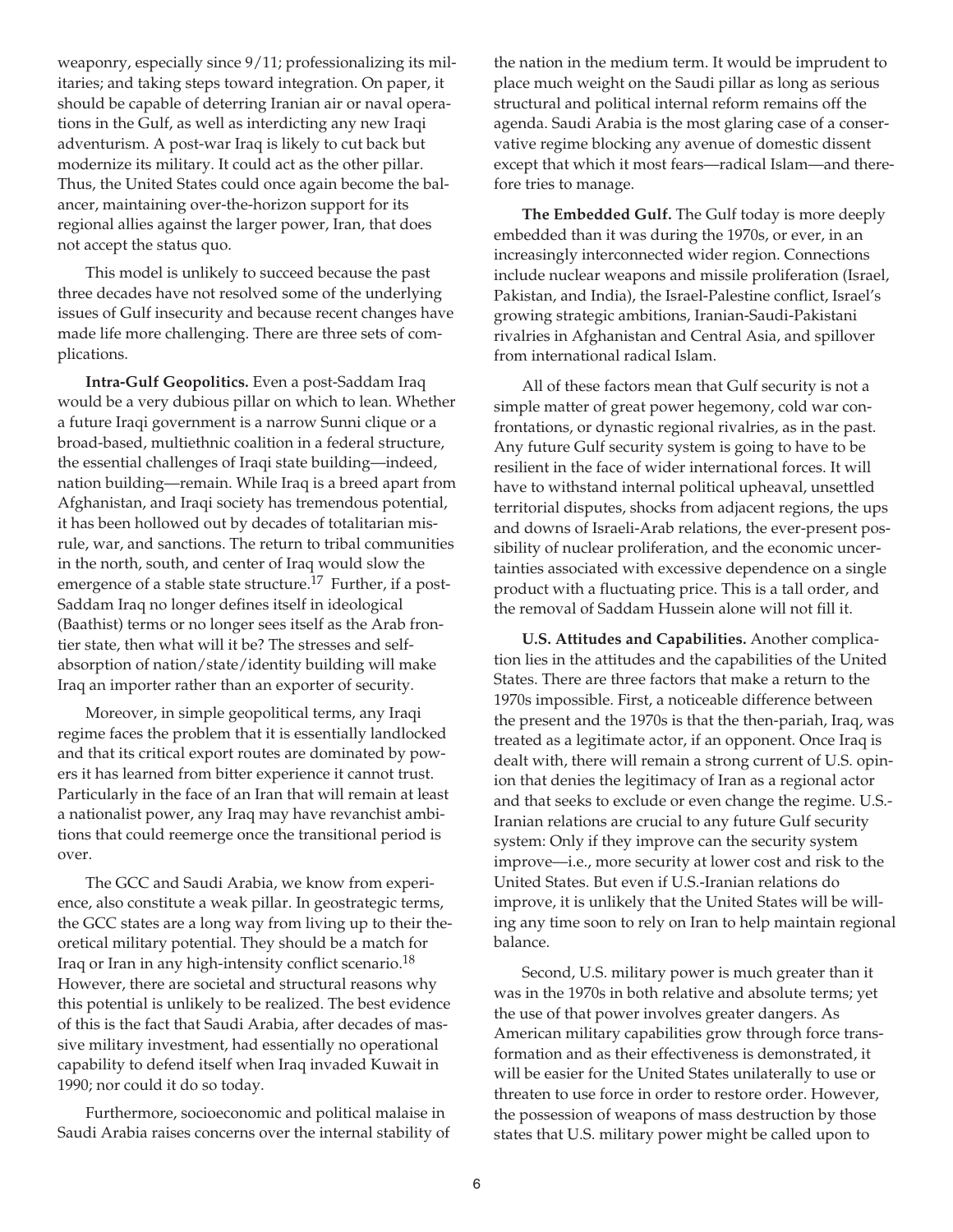counter—at least after using military power against Saddam—raises questions about the credibility of U.S. armed intervention as the final guarantee of what could be a shaky Iraq-Iran-GCC balance of power.

Third is the fundamental transformation of U.S. strategy that is being wrought by the global war on terrorism. Insofar as counterterrorism is the organizing principle for U.S. strategy and insofar as the Gulf states, notably Saudi Arabia, contribute to the problem, then we are far removed from the twin-pillars approach of the 1970s. Conceivably, it could be an environment of "no pillars"— Iraq being rebuilt, Iran being contained, and Saudi Arabia being mistrusted.

# **ENTER EUROPE**

If a unilateral U.S. attempt either to impose a democratic order or to act as sole external balancer via unsteady regional allies is unworkable, then we need to look more imaginatively at a combination of approaches and a greater sharing of burden, risk, and responsibility with Europe, as America's strategic partner.

Having and being a partner are never easy. Today's Europe is not cohesive, decisive, or capable enough to be a strong one for the United States in the Persian Gulf. Despite its shortcomings, however, Europe already expects a voice in Gulf and wider Middle East affairs. If and as Europe becomes more capable, that voice will become louder and more insistent. Yet, as is painfully clear from the current Iraq crisis, European views can differ sharply from those of the United States.

*Conceivably, it could be an environment of "no pillars"—Iraq being rebuilt, Iran being contained, and Saudi Arabia being mistrusted.* 

Nonetheless, the European voice is crucial to the debate over a future Gulf security system. So, too, will European capabilities become increasingly important if the United States expects to share the burdens and risks of Gulf security. Europe has a strategic interest in the Gulf, being more dependent than the United States is on Gulf energy supplies. Europe is bound to the region by a web of economic and political linkages. The current disarray in European approaches to Iraq has damaged the credibility of key European capitals to be active participants in

regional diplomacy in the Gulf. Still, a distinct European approach to the region could emerge, involving engagement and using the instruments of soft power.<sup>19</sup> Europe needs to recognize that these instruments have had limited effects on the region's key strategic challenges—the Saddam Hussein regime in Iraq, the attempt to "moderate" Iran, and the effort to reform the GCC states. European soft power has not worked even with the threat of U.S. hard power as the alternative. It needs to be backed up by European military power and put to work as part of a more unified U.S.-European approach.

Europe will doubtless be called on to help mop up after U.S. military operations in Iraq. Aside from the immediate role it will have in rebuilding Iraq's physical infrastructure, Europe's inclinations and capabilities can be harnessed to promote practical reform. Europe can thus use its considerable economic and institutional ties to make a real contribution to stability.

The European approach, as evidenced in the European Union (EU)–GCC dialogue and the Barcelona Process, has been to stress good governance.<sup>20</sup> Governance includes free market reforms, institution building, modernized education, an active media, and the rule of law. It is not so much the lack of parliamentary democracy that has bred extremism in the Nejdi heartlands as the lack of accountability, which has spawned corruption, arbitrary and inefficient rule, and economic mismanagement. Prospects for regional integration—as proposed in the late 1990s through such schemes as Shimon Peres's "New Middle East" or an organization for security and cooperation in the Middle East—may have faded.<sup>21</sup> However, a program to promote good governance and economic integration from Egypt to Iraq and the Gulf is feasible and could be a foundation stone of a new security system. The European functional approach could be blended with the U.S. democratization impulse to support political transformation.

## **A NEW AND IMPROVED GULF SECURITY SYSTEM**

For reasons discussed above, no single paradigm will be sufficient to build a Gulf security system. Instead, a Gulf security system needs to be constructed from three interlocking elements: balance of power, reform, and multilateralism. Only such a combination will provide both the progress and the stability needed for enduring security, while also relieving the United States of excessive costs and exposure to risk as the sole security provider.

#### **Balance of Power**

As demonstrated by Gulf history, it is important to find a local power equilibrium. Two important prerequi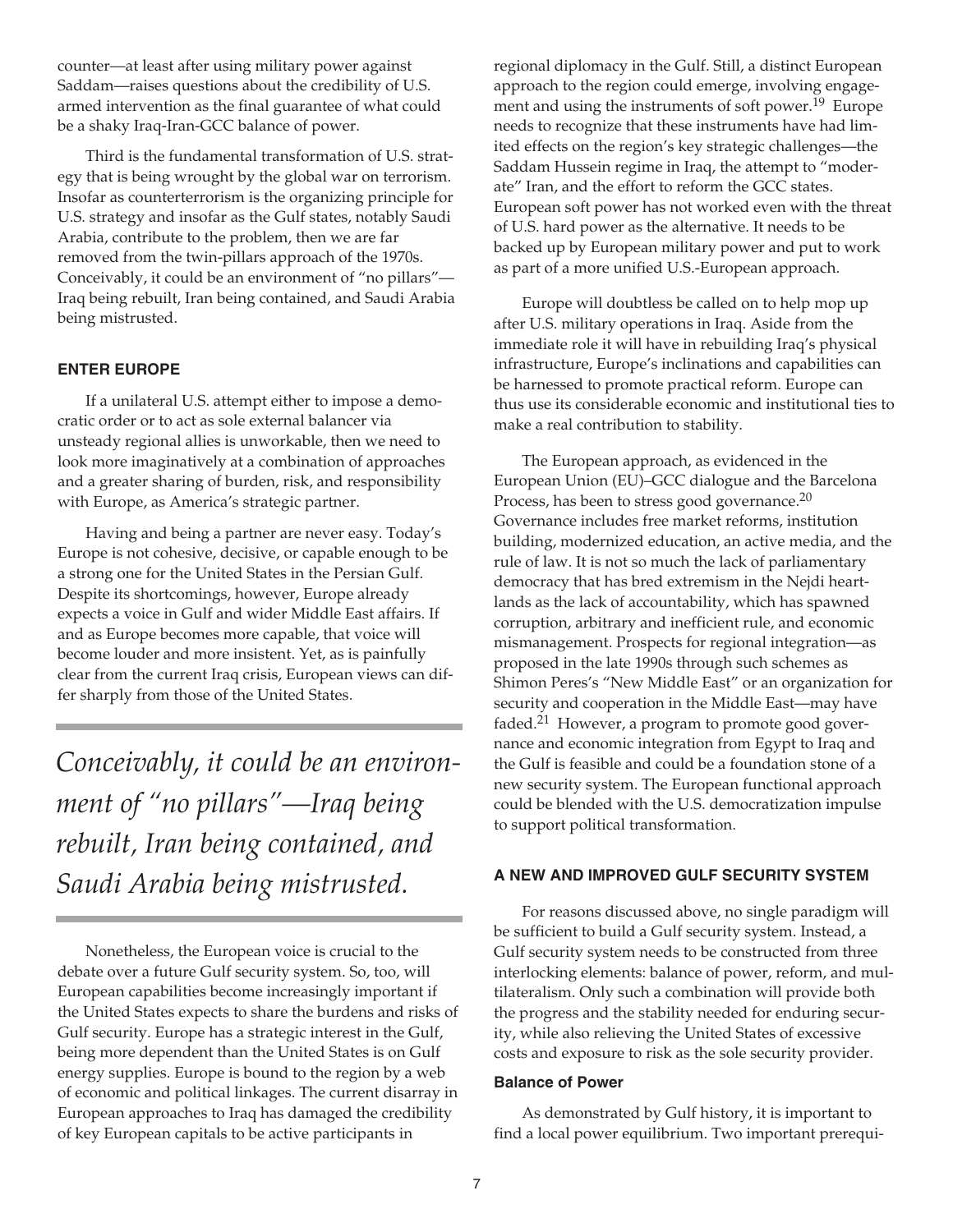sites of such an equilibrium, never before met in the Gulf, are that no single power can outweigh a combination of the others and that the powers are all reasonably content with the status quo.

For the foreseeable future, the balance of power in the Gulf will, as now, be underwritten by the United States. But removal of the need to contain Iraq militarily, combined with U.S. expeditionary force transformation, should enable the United States to reduce its presence.<sup>22</sup> Over the longer term, building a stable intra-regional balance should help further reduce the need for a large U.S. presence and should make it less likely that the United States would need to send a large intervention force to the region in crises.

*Europe can thus use its considerable economic and institutional ties to make a real contribution to stability.* 

Building a lasting regional balance requires a number of geopolitical and military steps. In geopolitical terms, some challenges need to be tackled that could otherwise leave Iraq and Iran dissatisfied with the status quo and ultimately inclined to aggressive behavior.<sup>23</sup> It is clear that any Iraqi regime will be concerned about its access to the Gulf, its main oil export route, where Iran can all too easily interdict Iraqi shipping. It would not be unreasonable for post-Saddam Iraq to look to its neighbors, Europe, and especially the United States to give credible assurances of unimpeded access. Otherwise, Iraq may again raise the question of its boundary with Iran along the Shatt al Arab.

For Iran, the vulnerability of its export routes through the Gulf, as demonstrated in the 1987–1988 Tanker War, is a symptom of its susceptibility to pressure from the United States. Confidence-building measures, including a drawdown of U.S. naval forces in the Gulf, may help assuage Iranian fears in the context of an overall U.S.- Iranian rapprochement. Both Iran and the United States will have to acknowledge and come to terms with the fact that Washington will have the potential for a 360-degree presence around Iran.

In military terms, the ability of Iran to project power must remain limited by restraint in arms sales by suppliers such as Russia. At the same time, Iran needs to be permitted forces that will give it confidence that it can protect its offshore oil and gas assets in the Gulf. If U.S.-Iranian relations can be placed on a new footing (see below), it should be possible to persuade Iran not to acquire destabilizing arms (e.g., nuclear weapons and long-range missiles) while also persuading the United States to accept that Iran be able to meet its legitimate national defense needs.

The Iraqi military needs to be rebuilt and modernized so that it is able to reassert control over Iraqi territory but not to develop long-range offensive capabilities that pose a threat to Kuwaiti or Iranian territory. The GCC states need to pursue their defensive integration and to enhance their strike capability to deter any Iraqi or Iranian aggression. They also need to enhance their ability to protect Kuwait from Iraqi threats. Saudi Arabia needs to gain at least modest operational military capabilities from its large investments. But this will require transformation of its dysfunctional defense establishment as part of broader transformation.

# **Reform**

To build a more stable regional system that will pose less of a burden to external powers and reverse the growth of extremism, reform of the region's political, economic, social, and—as just noted—defense structures is essential. Reform also at last seems feasible, now that some of the Gulf Arab regimes admit that they must permit pluralism and provide better administration. But precipitate and externally forced democratization may lead to short-term destabilization without any assurance of longterm gains. Therefore, the United States, Europe, and their local friends need to engage in an ambitious but gradualist program of irreversible progress toward good governance, accountability, and regional integration.

Such a program of reform could benefit from lessons learned in the transformation of societies in Latin America and Eastern Europe.24 But the most important lessons of all come from the region itself: The failure to tolerate dissent leaves radicalism as the only alternative to the old regime; and left to their own devices, the rulers, with some exceptions (e.g., the Emir of Qatar), will resist fundamental reform. Consequently, transformation must be deliberate, broad, and insistent, avoiding the twin perils of radicalism and tokenism. This effort will require the United States and Europe working together.

A program of reform should not focus on high-profile but cosmetic steps, such as the holding of democratic elections. In the absence of a free press and responsible political parties, elections are at best unrepresentative. Instead, transformation should initially concentrate on structural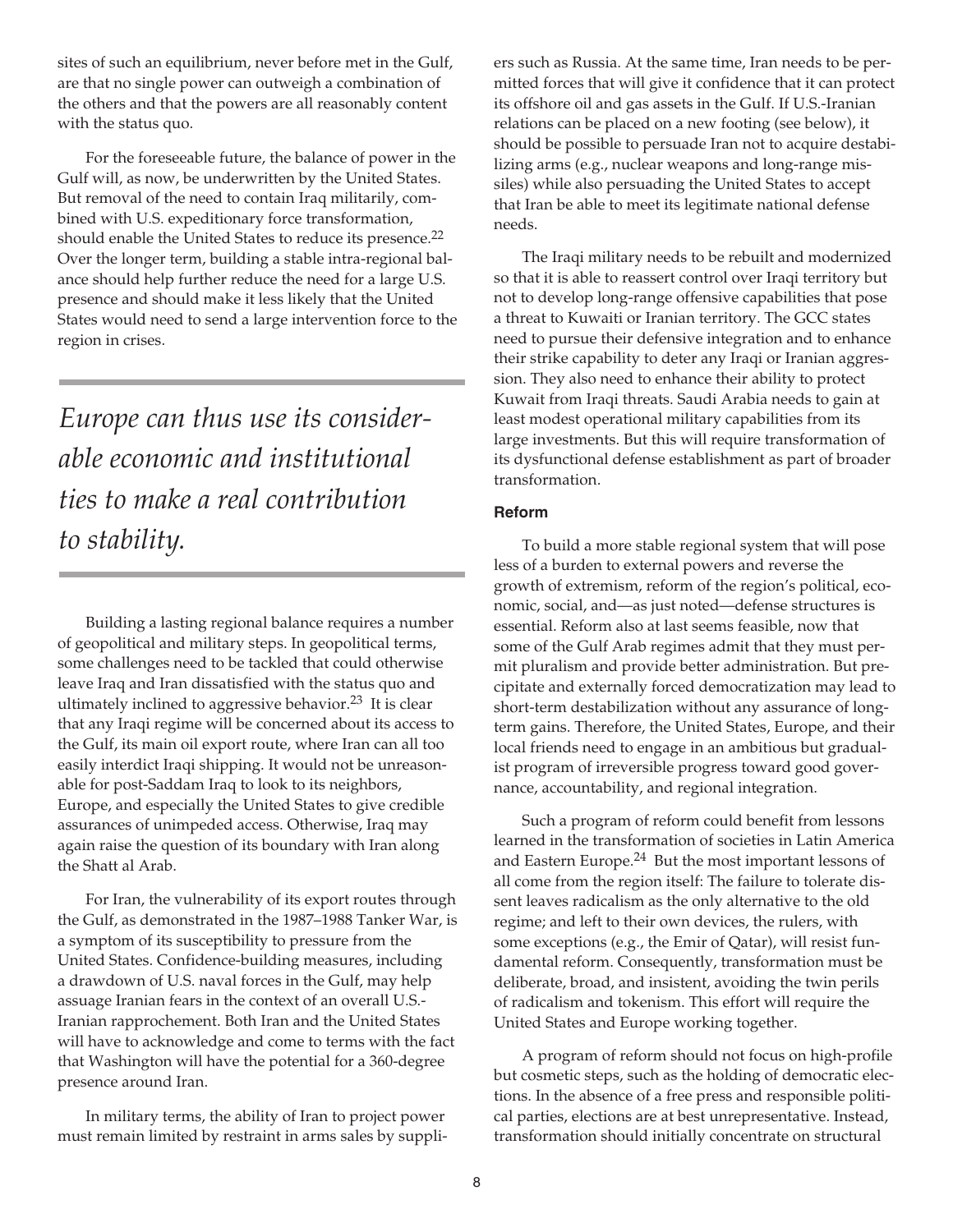and cultural changes that will lead to the rule of law and democracy. Real reform of educational systems, better governance, and broader participation in decisionmaking are important steps at the local level. In addition, bilateral and multilateral cultural and financial investments can have positive effects at a minimal cost.

Reform in the smaller GCC states will be easy to manage, but in Saudi Arabia there is a real risk that precipitate reform will only strengthen the hand of Islamist extremists. Nonetheless, reform in Saudi Arabia is essential if the GCC pillar is at last to become strong. It will take a combined U.S.-European effort to induce the Saudis to overhaul their institutions and permit nonradical opposition groups to form.

# **Multilateralism**

Stable balance and broad reform cannot be accomplished at an affordable cost, if at all, by the United States alone. Given the Gulf's importance to the world, the American public ought not be expected, and will not be content, to shoulder this burden alone. Nor is it in anyone's interests that the new Gulf security system be seen as a Pax Americana. Instead, the United States and the EU need to partner in this process—from helping build a new Iraqi state, to encouraging reform and moderation in Iran, to convincing the Gulf Arabs to change. Although the quartet (the United States, the EU, the UN, and Russia) may be a useful multilateral diplomatic vehicle, leadership needs to come from the United States and the EU, since they have the requisite military, economic, and diplomatic assets and the democratic experience.

The United States will clearly be the dominant player in building and backing a more stable balance of regional power. However, despite its political-military shortcomings, Europe should also play a greater security role. Europe may be well placed to assist with such matters as restructuring the Iraqi armed forces, enforcing bans on the

*To forestall the creation of an Iranian nuclear arsenal and to bring Iran into the Gulf security system, the United States would be well advised to talk to Iran about its security concerns.* 

supply of destabilizing military technologies to Iran or Iraq, and promoting military CBM. It should also establish a modest regional presence and improve its expeditionary capabilities in order to shoulder some of the burden that the United States now bears nearly in its entirety.

The promotion of reform should not be left either to the United States or the Europeans alone. Suspicion of the motives of both the current superpower and the old imperial powers is deep-rooted. Nonetheless, a combination of U.S. diplomatic leverage and European work on economic and social reform and promotion of good governance could strengthen the region's reformers and lay the groundwork for stable democracy.

# **Key Issues**

**U.S.-Iranian Relations.** To have a chance of succeeding, this vision of a new and improved Gulf security system requires both innovative policy and harsh pragmatism. The innovative policy is in terms of U.S. relations with Iran. Iranian-U.S. relations are in a state of flux. At the moment, they are not good, though they may have bottomed out with President Bush's 2002 State of the Union address. While the long-term outlook for reform in Iran may be good, the prospects are much less certain in the near term; some important national institutions are dominated by anti-reform clerics. In any case, it is clear that the demise of America's number one enemy in the Gulf, installation of pro-American regimes in Kabul and Baghdad, and the continued U.S. military presence in the Gulf and Central Asia are unlikely to make any Iranian regime feel more secure.

One obvious option, even for a moderate Iranian regime, is pursuit of nuclear weapons.25 To forestall the creation of an Iranian nuclear arsenal and to bring Iran into the Gulf security system, the United States would be well advised to talk to Iran about its security concerns e.g., Pakistan, Afghanistan, Russia, Israel, and Iraq. It should also be possible to communicate to Iran that responsible international behavior in the Gulf and beyond would reduce the danger of confrontation with the United States itself, which may be the ultimate motivation for an Iranian nuclear weapons capability.

Such discussions would help to make Iran feel comfortable enough to broaden its relationship with the United States. In the end, the real problem is political: Will the reformists in Tehran have enough maneuvering room and authority to pursue better relations with the United States, and will Washington see the advantage of rewarding these reformers with dialogue, followed by an easing of sanctions? Iran's current policies toward terrorism and the peace process provide ammunition to anyone seeking to block any improvement in the relationship or even to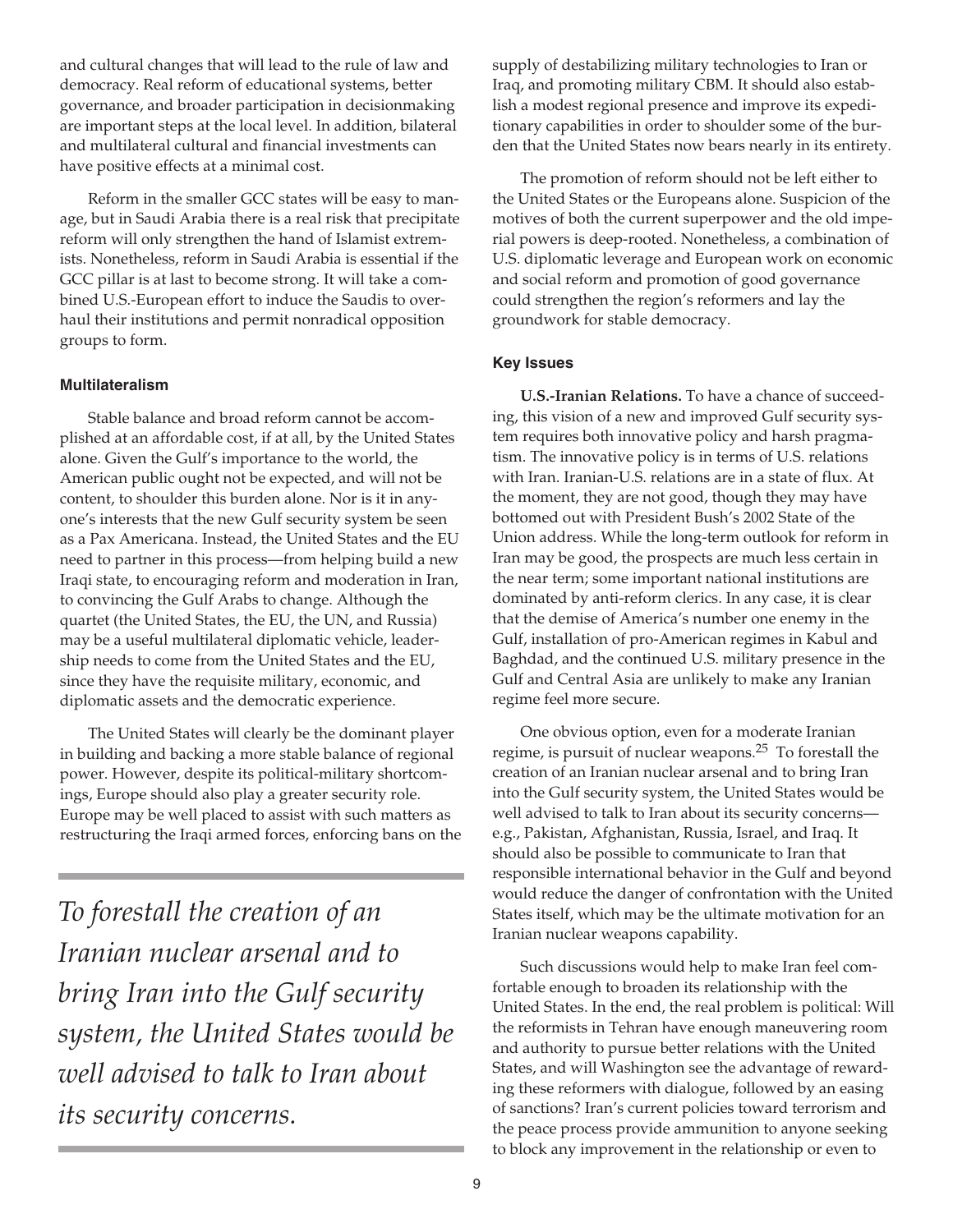see the regime replaced. Those in the United States ready to square off with Iran may be emboldened by the fall of Saddam. The question is whether the promise of a new Gulf security system is enough to convince U.S. decisionmakers to be alert to signs that Tehran is moderating and wishing to engage. An effort by the United States to build a new Gulf security system as an anti-Iran alliance, using the GCC and post-Saddam Iraq as its regional allies, would involve the same costs and fragility of past systems that eventually broke down.

**Palestine.** Harsh pragmatism, meanwhile, is required in relation to the Israeli-Palestinian conflict. There is no doubt that constructing a more stable security system and promoting reform in the Gulf would be easier if there were a settlement to the Israeli-Palestinian conflict. Such a settlement would have the benefits of ameliorating anti-American populism, undermining popular support for Islamist radicals, and assuaging Israeli security concerns about its eastern neighbors.

However, even with intensive U.S. and European involvement, a rapid settlement cannot be assumed. Therefore, although it is essential in the wake of an Iraqi war that the United States and Europe drive forward a new peace process, the new system in the Gulf cannot wait for the Israelis and Palestinians to settle their conflict. Indeed, if a more stable system can be constructed in the Gulf, one that constrains Islamist extremism and engages Iran, it may actually prove easier to make progress on the Israeli-Palestinian front.

## **CONCLUSION**

It is important to begin fashioning a model for a post-Saddam Gulf security system. Assuming that regime transition in Iraq goes ahead with some success, then the United States will face the same choices that British planners grappled with when they were dominant in the Gulf. The United States will be committed to long-term involvement in local affairs and to the risks associated with maintaining large numbers of troops to contain any conflict. The removal of Saddam will not remove all enmity toward the United States, and a large continued military presence and intervention threat will perpetuate that enmity. So the United States has a strong interest in constructing a system that works and lasts.

The alternatives of an imposed democratic revolution or a reversion to dependence on a balance of power among regional allies are unlikely to succeed. Instead, the United States and Europe need to work together to construct a more durable Gulf security system based on a combination of balance and human progress of the sort other regions have experienced.

A future Gulf security system should consist of two synergistic components. One would be structured along a traditional vertical axis: a balance of military power among Iran, Iraq, and the GCC, each reasonably content with stability. The other should be structured along a horizontal axis: promoting good governance, including free market reforms; institution building; modernized education; an active media; the rule of law; and, brick by brick, democracy itself. The post-war system needs to go further than merely bringing together "securocrats" in incumbent governments. It needs to attack the economic, social, and political breeding grounds for discontent and extremism.

The vision laid out in this issue paper is ambitious and would face many obstacles in implementation. The alternatives are, however, likely to lead to further Gulf crises. An unstable regional balance of power is likely to force the United States to remain militarily active and could accelerate Iran's pursuit of nuclear weapons. A failure to reform governance in the Gulf states and the wider Middle East could permit slow socioeconomic decline, which would translate into political instability and in the end undermine any security system. The combination of balance and reform—of stability with progress—could give relief to the Gulf, and those who depend on it, from a history of conflict and oppression.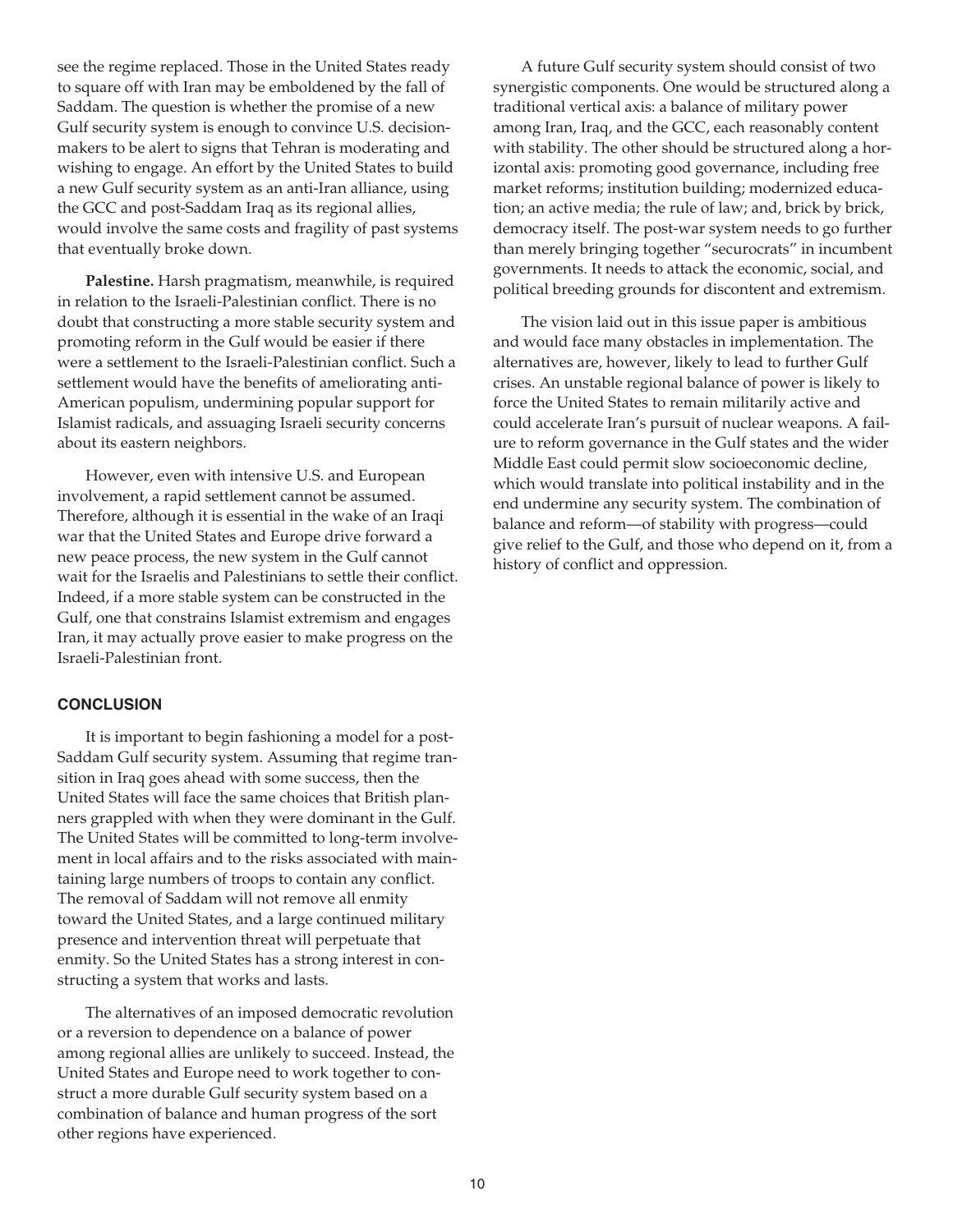#### **ENDNOTES**

1Unlike in the first decades of the 20th century.

2See B. Buzan, *People, States and Fear: An Agenda for International Security in the Post–Cold War Era* (New York: Harvester Wheatsheaf, 1991); J. Chipman, "The Future of Strategic Studies," *Survival*, Vol. 34, No. 1 (1992), pp. 109–131.

3J. E. Peterson, *Defending Arabia* (London: Croom Helm, 1986).

4U.S. officials and analysts were well aware at the time the Shah fell that conditions were not right to build up a large permanent military presence in the Gulf (and larger Middle East) of the sort the United States relied on in Europe and Northeast Asia. Consequently, they looked for bases around the larger Indian Ocean littoral. Nevertheless, they were constrained by time-and-distance factors to secure at least some bases near and in the Gulf, as well as to build up naval activity levels.

5"In Heart of Gulf, U.S. Fleet Keeps Wary Eye on Saddam," *International Herald Tribune*, January 31, 1996; "US Military Presence in Persian Gulf," *Defense News*, December 19–25, 1994.

6W. J. Clinton, *National Security Strategy of the United States, 1994–1995* (Washington, D.C.: Brassey's, 1995), pp. 27–28; S. Simon, "U.S. Strategy in the Persian Gulf," *Survival*, Vol. 34, No. 3 (Autumn 1992), pp. 81–97.

7Lawrence G. Potter and Gary G. Sick, eds., *Security in the Persian Gulf: Origins, Obstacles, and the Search for Consensus* (New York: Palgrave, 2002).

8Nader Fergany et al., *The Arab Human Development Report 2002: Creating Opportunities for Future Generations* (New York: UNDP, Regional Bureau for Arab States, c2002).

9This issue has been examined in a broader context by Andrew J. Bacevich, *American Empire: The Realities and Consequences of U.S. Diplomacy* (Cambridge, Mass.: Harvard University Press, 2002).

10Robert Cooper, "The New Liberal Imperialism," *The Observer*, April 7, 2002.

11This debate is reminiscent of the use of "modernization" and "democratization" by the United States from the 1940s onwards as a tool by which to resist that era's subversive threat—communism. Italy and Greece provide successful examples of this approach.

12Paul Wolfowitz, "Iraq: What Does Disarmament Look Like?" speech to Council on Foreign Relations,

January 23, 2003; Fouad Ajami, "Iraq and the Arabs' Future," *Foreign Affairs*, January/February 2003.

13Patrick E. Tyler, "Saudis Plan to End U.S. Presence," *The New York Times*, February 8, 2003

14Ravindra Nath, "Oman Poll on Oct. 2; Women Get Right to Vote," *Khaleej Times*, February 5, 2003.

15Susan B. Glasser, "Qatar Reshapes Its Schools, Putting English over Islam," *Washington Post*, February 2, 2003.

16Rosemary Hollis, "Getting out of the Iraq Trap," *International Affairs*, Vol. 79, No. 1 (2003), pp. 23–35.

17Sami Zubaida, "The Rise and Fall of Civil Society in Iraq," www.opendemocracy.net.

18Andrew Rathmell, *The Changing Military Balance in the Gulf* (London: RUSI, 1996).

19Mohammed el-Sayed Selim, *Arab Perceptions of the Euro-Mediterranean Partnership* (Abu Dhabi: Emirates Center for Strategic Studies and Research, n.d.), Emirates Occasional Papers, No. 42.

20H. Jawad, *Euro-Arab Relations: A Study in Collective Diplomacy* (Reading: Ithaca Press, 1992); Matthias Struwe, *The Policy of "Critical Dialogue": An Analysis of European Human Rights Policy Towards Iran from 1992–1997* (Durham: Durham Middle East Papers, No. 60, 1998).

21Israel looks likely to separate from the Palestinians rather than integrate with them; Turkey is focusing on Europe.

22For a discussion of the regional military balance, see Daniel L. Byman and John R. Wise, *The Persian Gulf in the Coming Decade: Trends, Threats, and Opportunities* (Santa Monica, Calif.: RAND, MR-1528-AF, 2002).

23Including, for Iran, the future acquisition of weapons of mass destruction.

24Patrick Chabal, "The Quest for Good Government and Development in Africa," *International Affairs*, Vol. 78, No. 3 (July 2002), pp. 447–462.

25Julian Borger, Dan De Luce, and Helena Smith, "Iran Poses Third Nuclear Threat to US," *The Guardian*, February 11, 2003.